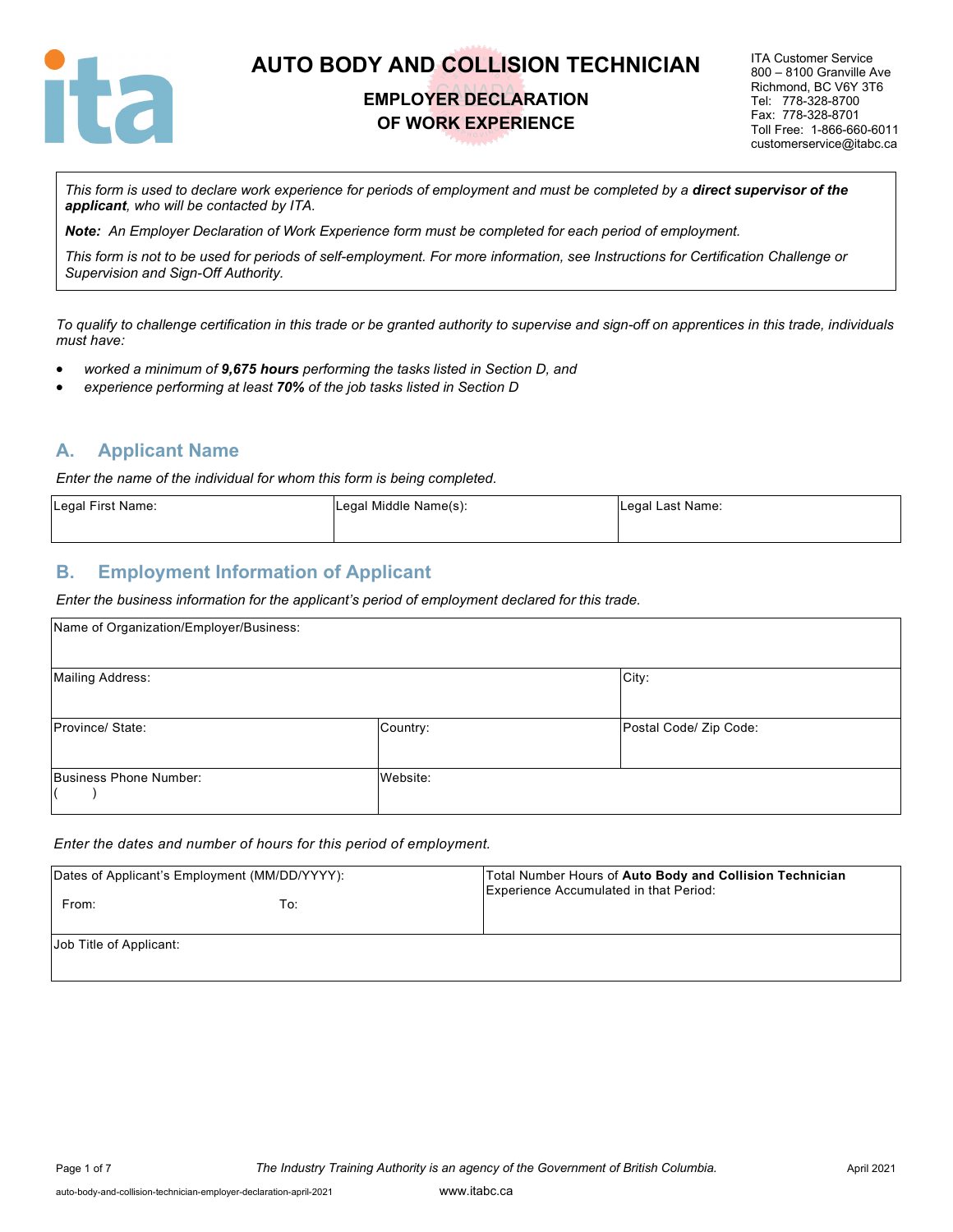

### **EMPLOYER DECLARATION OF WORK EXPERIENCE**

ITA Customer Service 800 – 8100 Granville Ave Richmond, BC V6Y 3T6 Tel: 778-328-8700 Fax: 778-328-8701 Toll Free: 1-866-660-6011 customerservice@itabc.ca

### **C. Supervisor Contact Information**

*Enter the name and contact information for the person who directly supervised the applicant during this employment period. Ensure the information given is current as the application will be denied if this person cannot be contacted by ITA.*

| First and Last Name of Applicant's Direct Supervisor:                                      | Supervisor Position or Title: |
|--------------------------------------------------------------------------------------------|-------------------------------|
| Supervisor's Phone Number:                                                                 | Supervisor E-Mail Address:    |
| $\lfloor$ Language(s) that the employer/supervisor can communicate: (check all that apply) |                               |
| English                                                                                    |                               |

### **D. Supervisor Declaration of Job Task Performance of Applicant**

*By checking "Yes" or "No" in the Declaration Response column, indicate whether you, as the direct supervisor of the applicant, have personally witnessed the applicant performing the job tasks listed.* 

| Job Tasks (73)                                                | <b>Declaration</b><br><b>Response</b> |        |
|---------------------------------------------------------------|---------------------------------------|--------|
| PERFORMS SAFETY-RELATED FUNCTIONS                             | Yes:                                  | $\Box$ |
| Maintains safe work environment                               | No:                                   | $\Box$ |
| Uses personal protective equipment (PPE) and safety equipment | Yes:                                  | $\Box$ |
|                                                               | No:                                   | $\Box$ |
| USES AND MAINTAINS TOOLS AND EQUIPMENT                        | Yes:                                  | $\Box$ |
| Maintains hand and power tools                                | No:                                   | $\Box$ |
| Maintains frame and unibody repair and measuring equipment    | Yes:                                  | $\Box$ |
|                                                               | No:                                   | $\Box$ |
| Uses lifting equipment                                        | Yes:                                  | $\Box$ |
|                                                               | No:                                   | $\Box$ |
| Uses diagnostic equipment                                     | Yes:                                  | $\Box$ |
|                                                               | No:                                   | $\Box$ |
| Maintains refinishing tools and equipment                     | Yes:                                  | $\Box$ |
|                                                               | No:                                   | $\Box$ |
| USES AND MAINTAINS WELDING EQUIPMENT                          | Yes:                                  | $\Box$ |
| Uses welding equipment                                        | No:                                   | $\Box$ |
| Maintains welding equipment                                   | Yes:                                  | $\Box$ |
|                                                               | No:                                   | □      |

| Supervisor First and Last Name: | Applicant First and Last Name: |
|---------------------------------|--------------------------------|
|                                 |                                |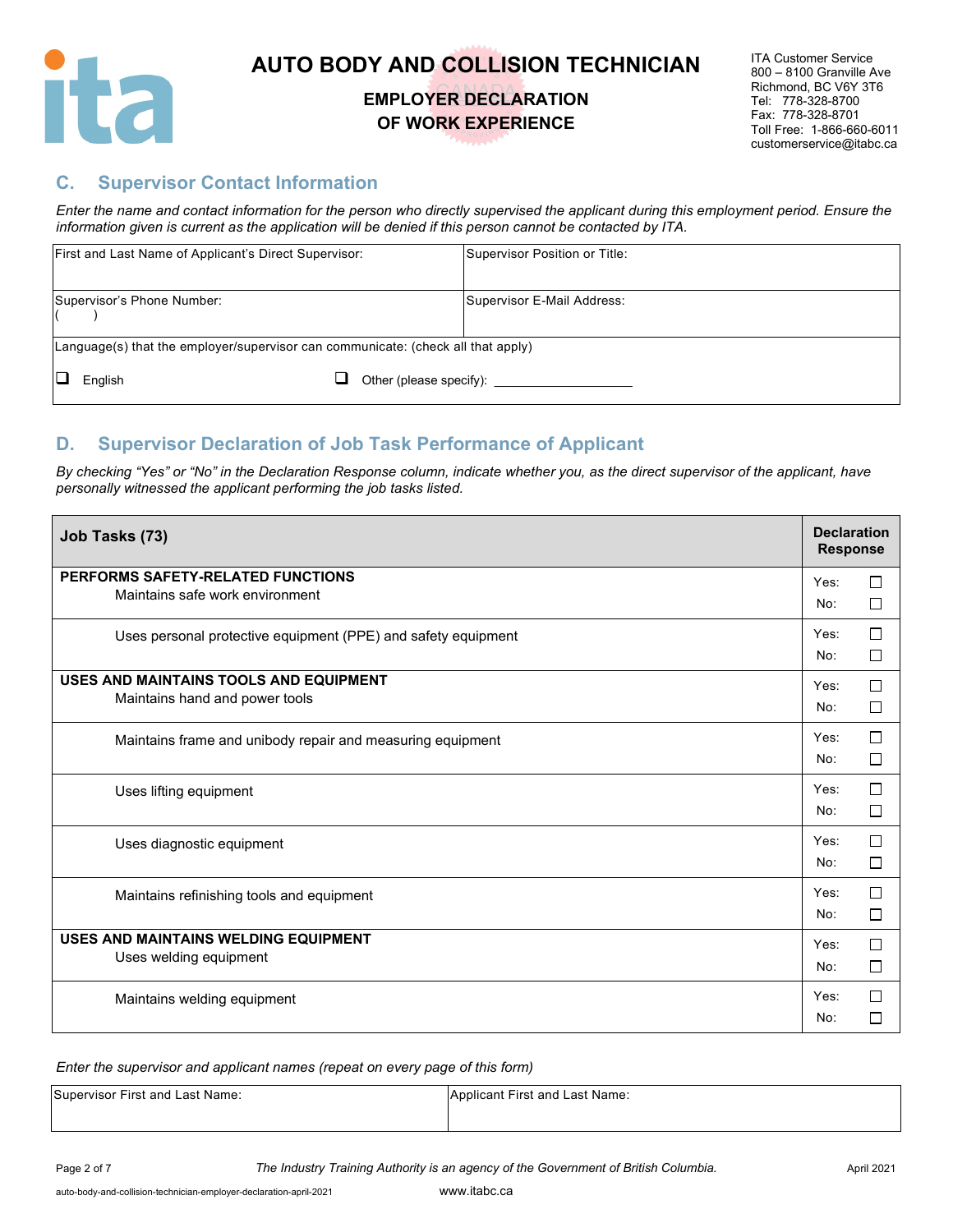

## **EMPLOYER DECLARATION OF WORK EXPERIENCE**

ITA Customer Service 800 – 8100 Granville Ave Richmond, BC V6Y 3T6 Tel: 778-328-8700 Fax: 778-328-8701 Toll Free: 1-866-660-6011 customerservice@itabc.ca

| Job Tasks (73)                                                                                            |             | <b>Declaration</b><br><b>Response</b> |
|-----------------------------------------------------------------------------------------------------------|-------------|---------------------------------------|
| ORGANIZES WORK AND USES DOCUMENTATION<br>Prepares estimates and supplements                               | Yes:<br>No: | $\Box$<br>$\Box$                      |
| Prepares repair plan                                                                                      | Yes:<br>No: | $\Box$<br>$\Box$                      |
| Organizes parts, materials and work area                                                                  | Yes:<br>No: | $\Box$<br>$\Box$                      |
| Uses documentation                                                                                        | Yes:<br>No: | $\Box$<br>$\Box$                      |
| USES COMMUNICATION AND MENTORING TECHNIQUES<br>Uses communication techniques                              | Yes:<br>No: | $\Box$<br>$\Box$                      |
| Uses mentoring techniques                                                                                 | Yes:<br>No: | $\Box$<br>$\Box$                      |
| <b>REMOVES AND INSTALLS TRIM AND HARDWARE</b><br>Removes trim and hardware                                | Yes:<br>No: | $\Box$<br>□                           |
| Installs trim and hardware                                                                                | Yes:<br>No: | $\Box$<br>□                           |
| PERFORMS FINAL INSPECTIONS<br>Performs final operational check                                            | Yes:<br>No: | $\Box$<br>$\Box$                      |
| Performs final quality control inspection                                                                 | Yes:<br>No: | $\Box$<br>$\Box$                      |
| APPLIES CORROSION PROTECTION AND SOUND DEADENING MATERIALS<br>Applies corrosion inhibitors and undercoats | Yes:<br>No: | □<br>$\Box$                           |
| Applies seam sealers and sound deadeners                                                                  | Yes:<br>No: | $\Box$<br>$\Box$                      |
| PREPARES FOR REPAIR AND REPLACEMENT OF STRUCTURAL COMPONENTS<br>Identifies extent of damage               | Yes:<br>No: | $\Box$<br>$\Box$                      |
| Removes components for access                                                                             | Yes:<br>No: | $\Box$<br>$\Box$                      |
| Performs vehicle setup                                                                                    | Yes:<br>No: | $\Box$<br>$\Box$                      |
| REPAIRS, REMOVES AND INSTALLS STRUCTURAL COMPONENTS<br>Repairs structural components                      | Yes:<br>No: | $\Box$<br>$\Box$                      |
| Enter the supervisor and applicant names (repeat on every page of this form)                              |             |                                       |

| Supervisor First and Last Name: | Applicant First and Last Name: |
|---------------------------------|--------------------------------|
|                                 |                                |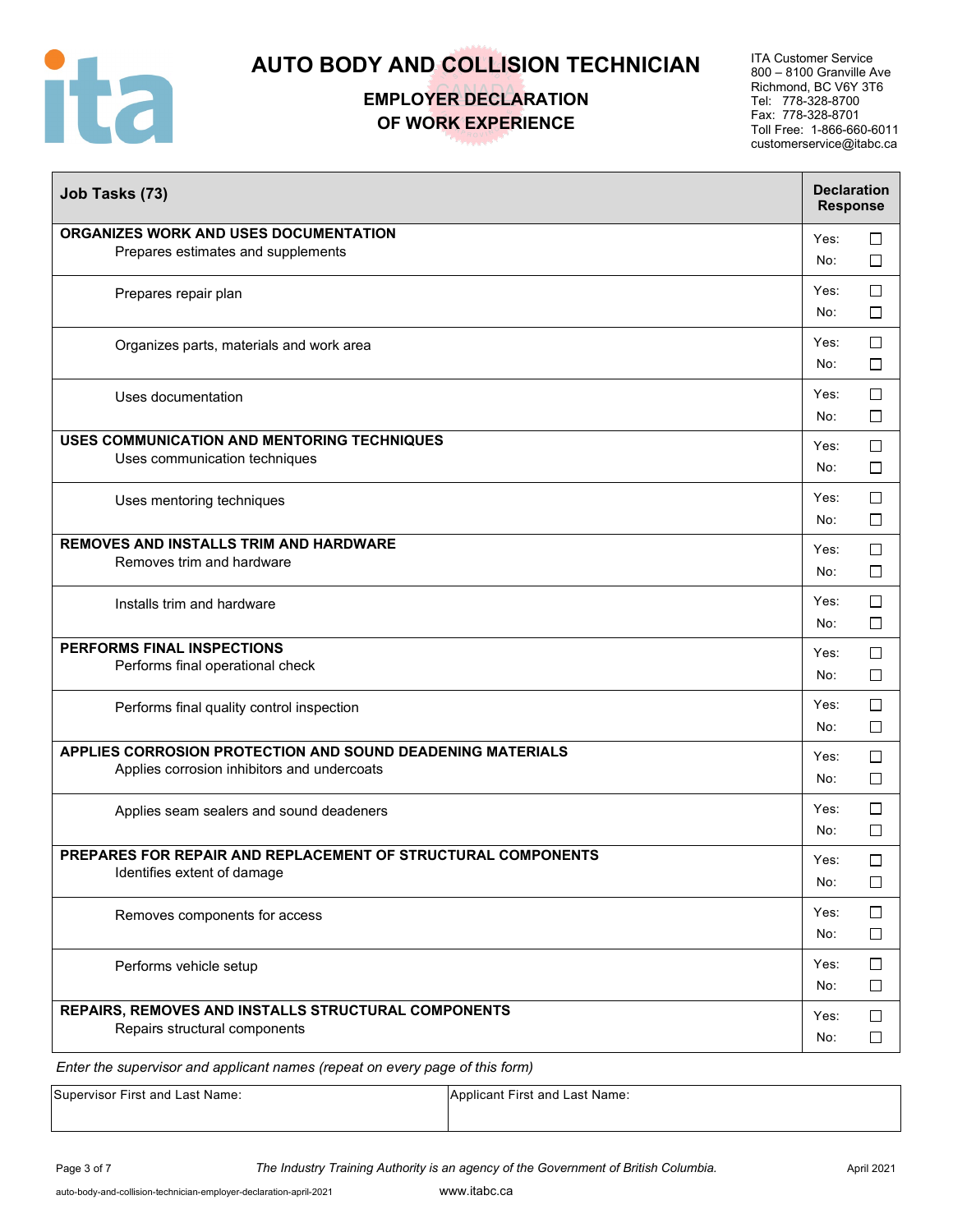

# **EMPLOYER DECLARATION OF WORK EXPERIENCE**

ITA Customer Service 800 – 8100 Granville Ave Richmond, BC V6Y 3T6 Tel: 778-328-8700 Fax: 778-328-8701 Toll Free: 1-866-660-6011 customerservice@itabc.ca

| Yes:<br>$\Box$<br>Removes structural components<br>No:<br>$\Box$<br>□<br>Yes:<br>Installs structural components<br>No:<br>□<br>REMOVES, INSTALLS AND REPAIRS STRUCTURAL AND LAMINATED GLASS<br>$\Box$<br>Yes:<br>Removes structural glass<br>$\Box$<br>No:<br>$\Box$<br>Yes:<br>Installs structural glass<br>No:<br>□<br>$\Box$<br>Yes:<br>Repairs laminated glass<br>$\Box$<br>No:<br>REMOVES, REPAIRS AND INSTALLS METAL PANELS AND COMPONENTS<br>Yes:<br>$\Box$<br>Prepares metal panels and components for repair<br>$\Box$<br>No:<br>□<br>Yes:<br>Removes metal panels and components<br>□<br>No:<br>Yes:<br>$\Box$<br>Repairs metal panels and components<br>$\Box$<br>No:<br>Yes:<br>□<br>Installs metal panels and components<br>$\Box$<br>No:<br>REMOVES, REPAIRS AND INSTALLS PLASTIC AND COMPOSITE PANELS AND COMPONENTS<br>Yes:<br>□<br>Prepares plastic and composite panels and components for repair<br>No:<br>$\Box$<br>Yes:<br>□<br>Removes plastic and composite panels and components<br>No:<br>$\Box$<br>□<br>Yes:<br>Repairs plastic and composite panels and components<br>No:<br>□<br>$\Box$<br>Yes:<br>Installs plastic and composite panels and components<br>No:<br>□<br>REMOVES AND INSTALLS NON-STRUCTURAL GLASS<br>$\Box$<br>Yes:<br>Removes non-structural glass<br>$\Box$<br>No:<br>$\Box$<br>Yes:<br>Installs non-structural glass<br>$\Box$<br>No:<br>DEACTIVATES AND REACTIVATES ALTERNATIVE-FUEL SYSTEMS<br>Yes:<br>$\Box$<br>Deactivates alternative-fuel systems<br>No:<br>□ | Job Tasks (73) | <b>Declaration</b> | <b>Response</b> |
|-------------------------------------------------------------------------------------------------------------------------------------------------------------------------------------------------------------------------------------------------------------------------------------------------------------------------------------------------------------------------------------------------------------------------------------------------------------------------------------------------------------------------------------------------------------------------------------------------------------------------------------------------------------------------------------------------------------------------------------------------------------------------------------------------------------------------------------------------------------------------------------------------------------------------------------------------------------------------------------------------------------------------------------------------------------------------------------------------------------------------------------------------------------------------------------------------------------------------------------------------------------------------------------------------------------------------------------------------------------------------------------------------------------------------------------------------------------------------------------------------------------------|----------------|--------------------|-----------------|
|                                                                                                                                                                                                                                                                                                                                                                                                                                                                                                                                                                                                                                                                                                                                                                                                                                                                                                                                                                                                                                                                                                                                                                                                                                                                                                                                                                                                                                                                                                                   |                |                    |                 |
|                                                                                                                                                                                                                                                                                                                                                                                                                                                                                                                                                                                                                                                                                                                                                                                                                                                                                                                                                                                                                                                                                                                                                                                                                                                                                                                                                                                                                                                                                                                   |                |                    |                 |
|                                                                                                                                                                                                                                                                                                                                                                                                                                                                                                                                                                                                                                                                                                                                                                                                                                                                                                                                                                                                                                                                                                                                                                                                                                                                                                                                                                                                                                                                                                                   |                |                    |                 |
|                                                                                                                                                                                                                                                                                                                                                                                                                                                                                                                                                                                                                                                                                                                                                                                                                                                                                                                                                                                                                                                                                                                                                                                                                                                                                                                                                                                                                                                                                                                   |                |                    |                 |
|                                                                                                                                                                                                                                                                                                                                                                                                                                                                                                                                                                                                                                                                                                                                                                                                                                                                                                                                                                                                                                                                                                                                                                                                                                                                                                                                                                                                                                                                                                                   |                |                    |                 |
|                                                                                                                                                                                                                                                                                                                                                                                                                                                                                                                                                                                                                                                                                                                                                                                                                                                                                                                                                                                                                                                                                                                                                                                                                                                                                                                                                                                                                                                                                                                   |                |                    |                 |
|                                                                                                                                                                                                                                                                                                                                                                                                                                                                                                                                                                                                                                                                                                                                                                                                                                                                                                                                                                                                                                                                                                                                                                                                                                                                                                                                                                                                                                                                                                                   |                |                    |                 |
|                                                                                                                                                                                                                                                                                                                                                                                                                                                                                                                                                                                                                                                                                                                                                                                                                                                                                                                                                                                                                                                                                                                                                                                                                                                                                                                                                                                                                                                                                                                   |                |                    |                 |
|                                                                                                                                                                                                                                                                                                                                                                                                                                                                                                                                                                                                                                                                                                                                                                                                                                                                                                                                                                                                                                                                                                                                                                                                                                                                                                                                                                                                                                                                                                                   |                |                    |                 |
|                                                                                                                                                                                                                                                                                                                                                                                                                                                                                                                                                                                                                                                                                                                                                                                                                                                                                                                                                                                                                                                                                                                                                                                                                                                                                                                                                                                                                                                                                                                   |                |                    |                 |
|                                                                                                                                                                                                                                                                                                                                                                                                                                                                                                                                                                                                                                                                                                                                                                                                                                                                                                                                                                                                                                                                                                                                                                                                                                                                                                                                                                                                                                                                                                                   |                |                    |                 |
|                                                                                                                                                                                                                                                                                                                                                                                                                                                                                                                                                                                                                                                                                                                                                                                                                                                                                                                                                                                                                                                                                                                                                                                                                                                                                                                                                                                                                                                                                                                   |                |                    |                 |
|                                                                                                                                                                                                                                                                                                                                                                                                                                                                                                                                                                                                                                                                                                                                                                                                                                                                                                                                                                                                                                                                                                                                                                                                                                                                                                                                                                                                                                                                                                                   |                |                    |                 |
|                                                                                                                                                                                                                                                                                                                                                                                                                                                                                                                                                                                                                                                                                                                                                                                                                                                                                                                                                                                                                                                                                                                                                                                                                                                                                                                                                                                                                                                                                                                   |                |                    |                 |
|                                                                                                                                                                                                                                                                                                                                                                                                                                                                                                                                                                                                                                                                                                                                                                                                                                                                                                                                                                                                                                                                                                                                                                                                                                                                                                                                                                                                                                                                                                                   |                |                    |                 |
|                                                                                                                                                                                                                                                                                                                                                                                                                                                                                                                                                                                                                                                                                                                                                                                                                                                                                                                                                                                                                                                                                                                                                                                                                                                                                                                                                                                                                                                                                                                   |                |                    |                 |

| Supervisor First and Last Name: | Applicant First and Last Name: |
|---------------------------------|--------------------------------|
|                                 |                                |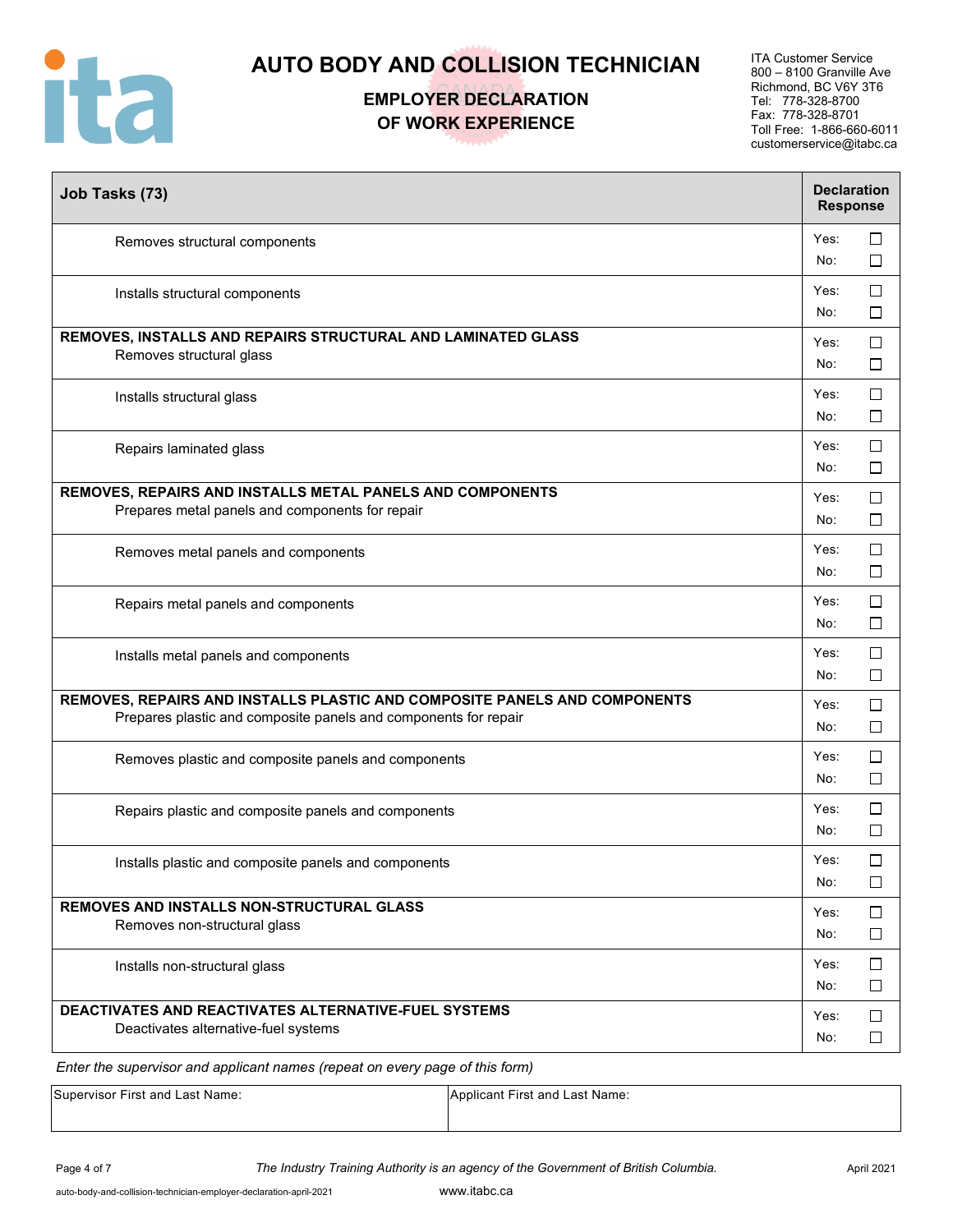

# **EMPLOYER DECLARATION OF WORK EXPERIENCE**

ITA Customer Service 800 – 8100 Granville Ave Richmond, BC V6Y 3T6 Tel: 778-328-8700 Fax: 778-328-8701 Toll Free: 1-866-660-6011 customerservice@itabc.ca

| Job Tasks (73)                                                                                      | <b>Declaration</b><br><b>Response</b> |                  |
|-----------------------------------------------------------------------------------------------------|---------------------------------------|------------------|
| Reactivates alternative-fuel systems                                                                | Yes:<br>No:                           | □<br>□           |
| REMOVES AND INSTALLS MECHANICAL COMPONENTS<br>Removes mechanical components                         | Yes:<br>No:                           | ⊔<br>$\Box$      |
| Installs mechanical components                                                                      | Yes:<br>No:                           | $\Box$<br>□      |
| REMOVES, REPAIRS AND INSTALLS ELECTRICAL AND ELECTRONIC COMPONENTS<br>Removes electrical components | Yes:<br>No:                           | $\Box$<br>□      |
| Repairs damaged wires and protective coverings                                                      | Yes:<br>No:                           | □<br>$\Box$      |
| Installs electrical components                                                                      | Yes:<br>No:                           | □<br>$\Box$      |
| Services advanced electronic components                                                             | Yes:<br>No:                           | $\Box$<br>□      |
| <b>REPAIRS AND REPLACES INTERIOR COMPONENTS</b><br>Repairs interior components                      | Yes:<br>No:                           | $\Box$<br>□      |
| Replaces interior components                                                                        | Yes:<br>No:                           | $\Box$<br>$\Box$ |
| SERVICES SUPPLEMENTAL RESTRAINT SYSTEMS (SRS)<br>Services seat belt restraint systems               | Yes:<br>No:                           | $\Box$<br>$\Box$ |
| Services air bags and related components                                                            | Yes:<br>No:                           | □<br>$\Box$      |
| <b>PREPARES SURFACE</b><br>Performs initial preparation                                             | Yes:<br>No:                           | □<br>□           |
| Masks surface                                                                                       | Yes:<br>No:                           | $\Box$<br>$\Box$ |
| Strips surface                                                                                      | Yes:<br>No:                           | $\Box$<br>$\Box$ |
| Sands surface                                                                                       | Yes:<br>No:                           | $\Box$<br>$\Box$ |
| <b>USES REPAIR MATERIALS</b><br>Mixes repair materials                                              | Yes:<br>No:                           | $\Box$<br>$\Box$ |

| Supervisor First and Last Name: | Applicant First and Last Name: |
|---------------------------------|--------------------------------|
|                                 |                                |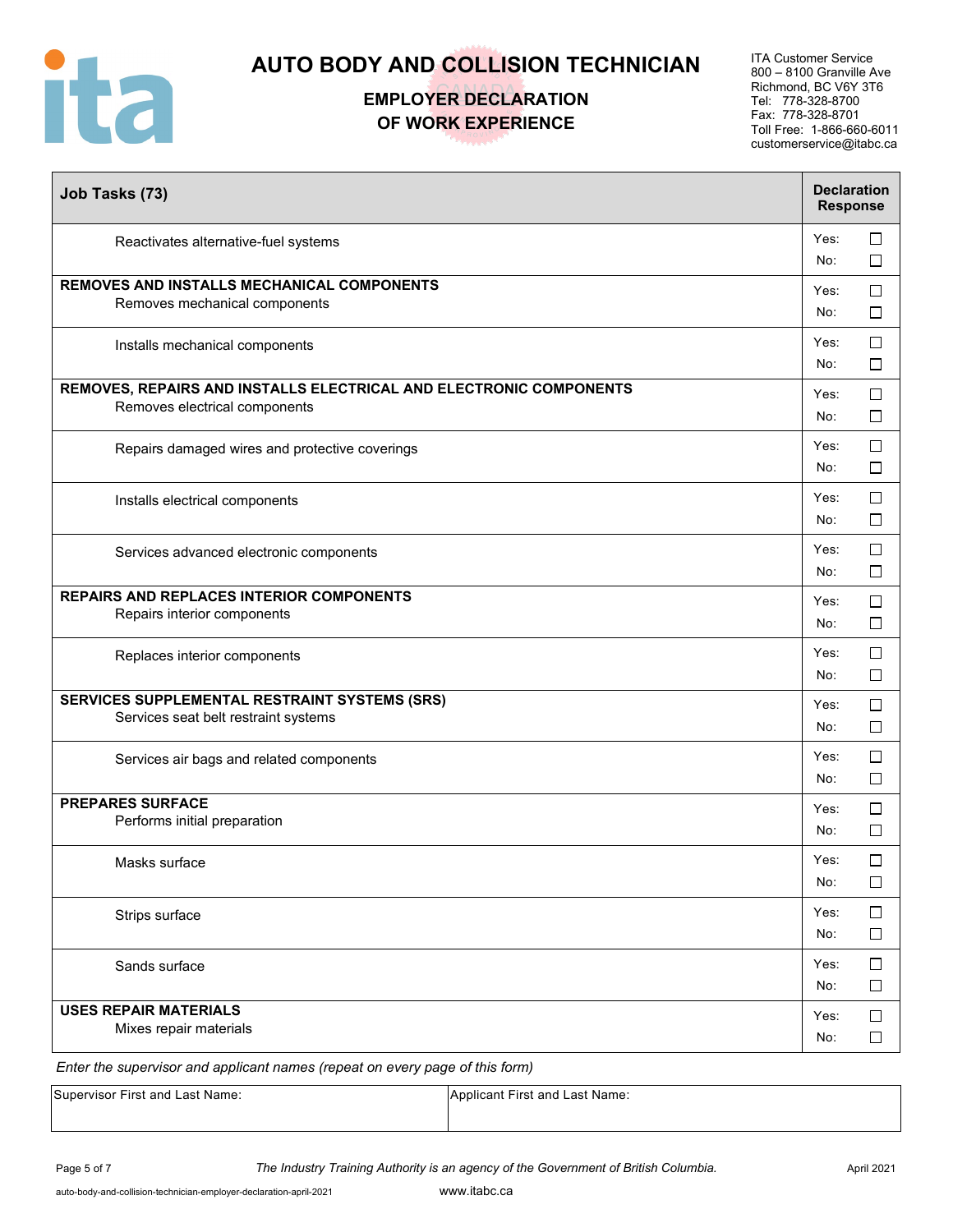

**EMPLOYER DECLARATION OF WORK EXPERIENCE** 

ITA Customer Service 800 – 8100 Granville Ave Richmond, BC V6Y 3T6 Tel: 778-328-8700 Fax: 778-328-8701 Toll Free: 1-866-660-6011 customerservice@itabc.ca

| Job Tasks (73)                                                       | <b>Declaration</b><br><b>Response</b> |                  |
|----------------------------------------------------------------------|---------------------------------------|------------------|
| Applies repair materials                                             | Yes:<br>No:                           | $\Box$<br>$\Box$ |
| PREPARES REFINISHING EQUIPMENT<br>Prepares spray booth               | Yes:<br>No:                           | $\Box$<br>$\Box$ |
| Performs spray gun setup                                             | Yes:<br>No:                           | $\Box$<br>$\Box$ |
| <b>PREPARES REFINISHING MATERIALS</b><br>Mixes refinishing materials | Yes:<br>No:                           | $\Box$<br>$\Box$ |
| Performs colour adjustments                                          | Yes:<br>No:                           | $\Box$<br>$\Box$ |
| <b>APPLIES REFINISHING MATERIALS</b><br>Applies sealers              | Yes:<br>No:                           | $\Box$<br>$\Box$ |
| Applies base coat                                                    | Yes:<br>No:                           | $\Box$<br>$\Box$ |
| Applies single-stage paint                                           | Yes:<br>No:                           | $\Box$<br>$\Box$ |
| Applies clear coat                                                   | Yes:<br>No:                           | □<br>$\Box$      |
| PERFORMS POST-REFINISHING FUNCTIONS<br>Removes masking materials     | Yes:<br>No:                           | $\Box$<br>$\Box$ |
| Corrects surface imperfections                                       | Yes:<br>No:                           | $\Box$<br>$\Box$ |
| <b>DETAILS EXTERIOR</b><br>Removes minor imperfections               | Yes:<br>No:                           | $\Box$<br>$\Box$ |
| Polishes vehicle                                                     | Yes:<br>No:                           | $\Box$<br>$\Box$ |
| Touches up stone chips                                               | Yes:<br>No:                           | $\Box$<br>$\Box$ |
| <b>CLEANS VEHICLE</b><br>Cleans exterior                             | Yes:<br>No:                           | $\Box$<br>$\Box$ |
| Cleans interior                                                      | Yes:<br>No:                           | $\Box$<br>$\Box$ |

| <b>Supervisor First and Last Name:</b> | Applicant First and Last Name: |
|----------------------------------------|--------------------------------|
|                                        |                                |